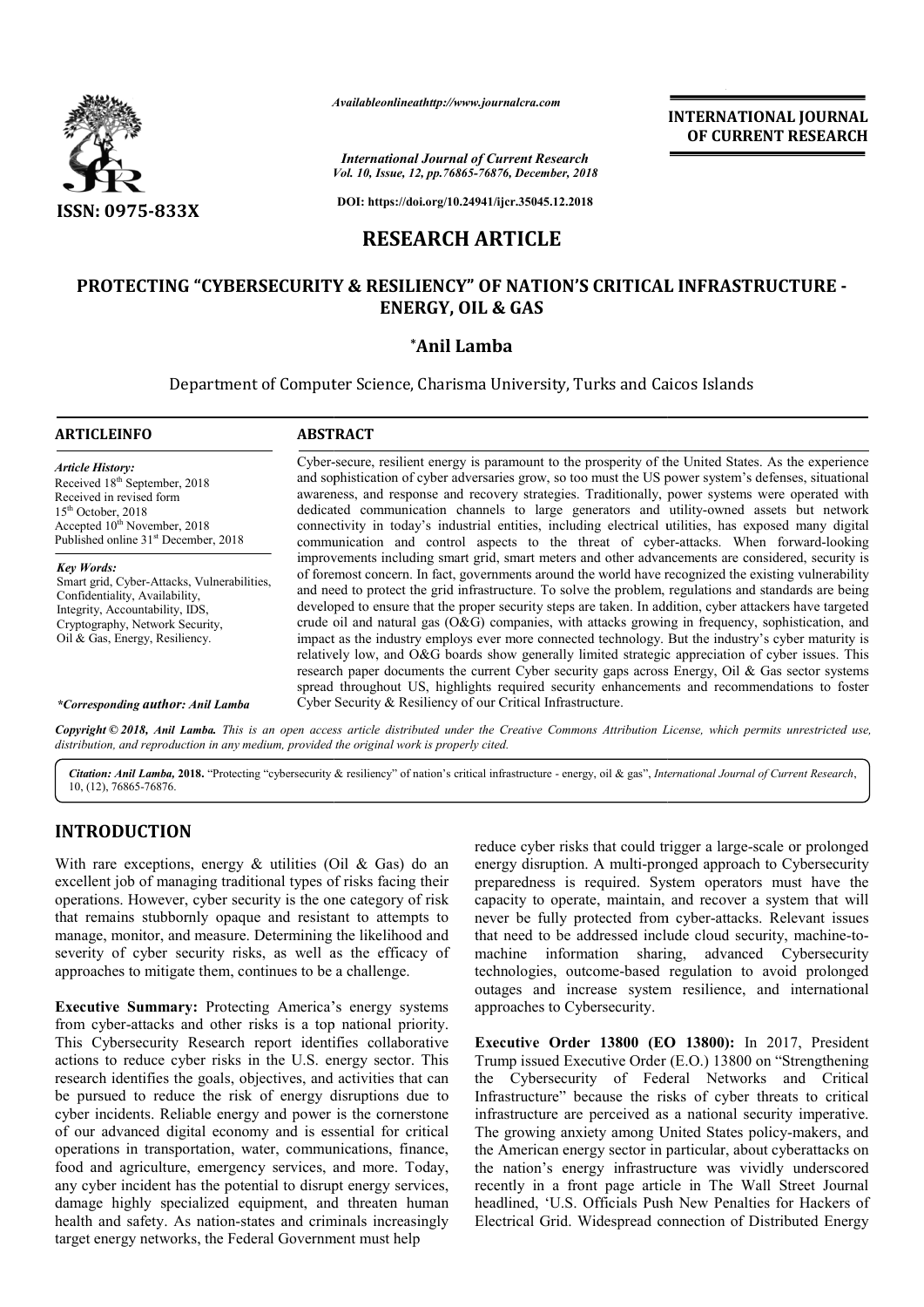Resources will increase digital complexity and attack surfaces, and therefore require more intensive Cybersecurity protection. **A Power Sector in Transition:** A modern functioning society requires highly reliable electricity. Electric utilities are vulnerable to cyber and physical attack and will be more so in the next decade as utility systems have more digital and complex controls, and the same digital interconnectedness that increases efficiencies, increase risks. Connection of Distributed Energy Resources (DERs) will increase cyber vulnerabilities. Protecting a nation's electricity grid from widespread cyber or physical attack or electromagnetic pulses are important national security issues, and require wise risk-based analysis and planning by electric utilities. Utilities throughout the world need resilience and contingency planning, to contain and minimize the consequences of cyber and physical incidents.

**Envisioning a Future with Distributed Energy Resources: Cybersecurity, Resilience, and Privacy:** Cybersecurity threats to the distribution system can be expected to challenge the industry for many decades. Throughout the world, utilities and non-utilities that interact with the grid need resilient systems and must be prepared to contain and minimize the consequences of cyber incidents. In a National Cybersecurity Summit, DHS Secretary Kirstjen M Nielsen said, *'I believe that cyber threats collectively now exceed the danger of physical attacks against us'.*

**The 'largest interconnected machine' in the world:** To put the American threat into larger context, the US electricity grid, which has been referred to as the 'largest interconnected machine' in the world, consists of 'more than 7,000 power plants, 55,000 substations, 160,000 miles of high-voltage transmission lines and millions of miles of low-voltage distribution lines. In June, the President's National Infrastructure Advisory Council, which includes many energy sector leaders, said, *'The US needs to prepare for a "catastrophic power outage"* possibly caused by a cyberattack. 'Given the interconnected nature of critical systems and networks, new broad-scale approaches are needed to adequately prepare for, and respond to, and recover from catastrophic disasters that can create significant power outages with severe cascading impacts to multiple critical sectors.

**The crippling of Ukrainian utilities:** US electric utilities are not the only ones to have been targeted by cyber attackers. According to reporting in The Wall Street Journal, *'Cyber hackers working for Russia crippled three Ukrainian utilities on Dec. 23, 2015, plunging hundreds of thousands of civilians into the darkness on a chilly winter's eve'.* 

**Growing Concern:** Most Americans probably don't give a lot of thought to critical infrastructure, even though it's something they rely on every day. The industry sectors that encompass the nation's critical infrastructure cover virtually every aspect of people's lives, including power generation, oil, gas, and manufacturing — to name a few. In this digital era, securing the networks, systems and data in these sectors is of vital importance. But as the numerous compromises of the past few years have shown, a lot of work needs to be done to protect critical infrastructure organizations against increasingly sophisticated and targeted attacks.

*This research report & whitepaper offers best practices that can help IT and security executives at these organizations deliver the protection they need.*

**What is critical infrastructure and why is it so vital?:**  Critical Infrastructure represents a national security vulnerability that is not within the direct purview of the U.S. government. *Any cyberattack against an organization that provides critical infrastructure products or services presents a potentially significant risk to the American public.* According to the U.S. Department of Homeland Security (DHS), the nation's critical infrastructure *"provides the essential services that underpin American society and serve as the backbone of our nation's economy, security, and health.* We know it as the power we use in our homes, the water we drink, the transportation that moves us, the stores we shop in, and the communication systems we rely on to stay in touch with friends and family." In all, *the DHS considers 16 sectors to be part of the critical infrastructure.* These include, but are not limited to, chemicals, communications, defense, emergency services, *energy*, food and agriculture, government, healthcare, manufacturing, and transportation. The incapacitation or destruction of systems and networks operated by organizations in these industries could have a debilitating and potentially monumental impact on other business or government agency Cybersecurity systems, economic security, national public health or safety, or any combination thereof, according to DHS. *For example*, if the power grid for part or all of the country were to be shut down for a substantial period, that would affect hundreds of millions of individuals as well as businesses and other organizations throughout the world. In December 2015, the Ukrainian Kyivoblenergo, a regional electricity distribution company, reported service outages to customers. The disruption was due to a third party's illegal entry into and attack against its computer and SCADA systems. *The outages caused about 225,000 customers across various areas to lose power.* The power grid breach provides a real-world example of how critical infrastructure attacks can cause large-scale disruption, and illustrates how similar incidents could happen elsewhere without adequate protection in place. Organizations also must deal with the challenge of having their operational technology (OT) connected to their IT networks and systems, putting both at risk of attacks that were not previously possible.

#### **Key Challenges of Cybersecurity & relevant high-level recommendations**

#### *Cybersecurity Preparedness*

- Increasing sophistication and frequency of cyber threats on a growing attack surface. The network environment has grown with the increased deployment of new digital devices (e.g. the internet of things (IOT)) that are located outside the physical boundary the department. These devices potentially introduce a greater variety of cyber-attack vectors.
- Monitoring capabilities of the critical data streams and communications pathways in networks must be bolstered to identify and ultimately disrupt emerging cyber-attacks.
- Meeting stringent privacy and security requirements while exchanging data - Real-time threat monitoring and analysis often requires exchanging sensitive data from operating environments, triggering privacy and liability concerns.
- Real-time threat monitoring requires technical products and assessments that meet the requirements of systems and ensure protection of sensitive data.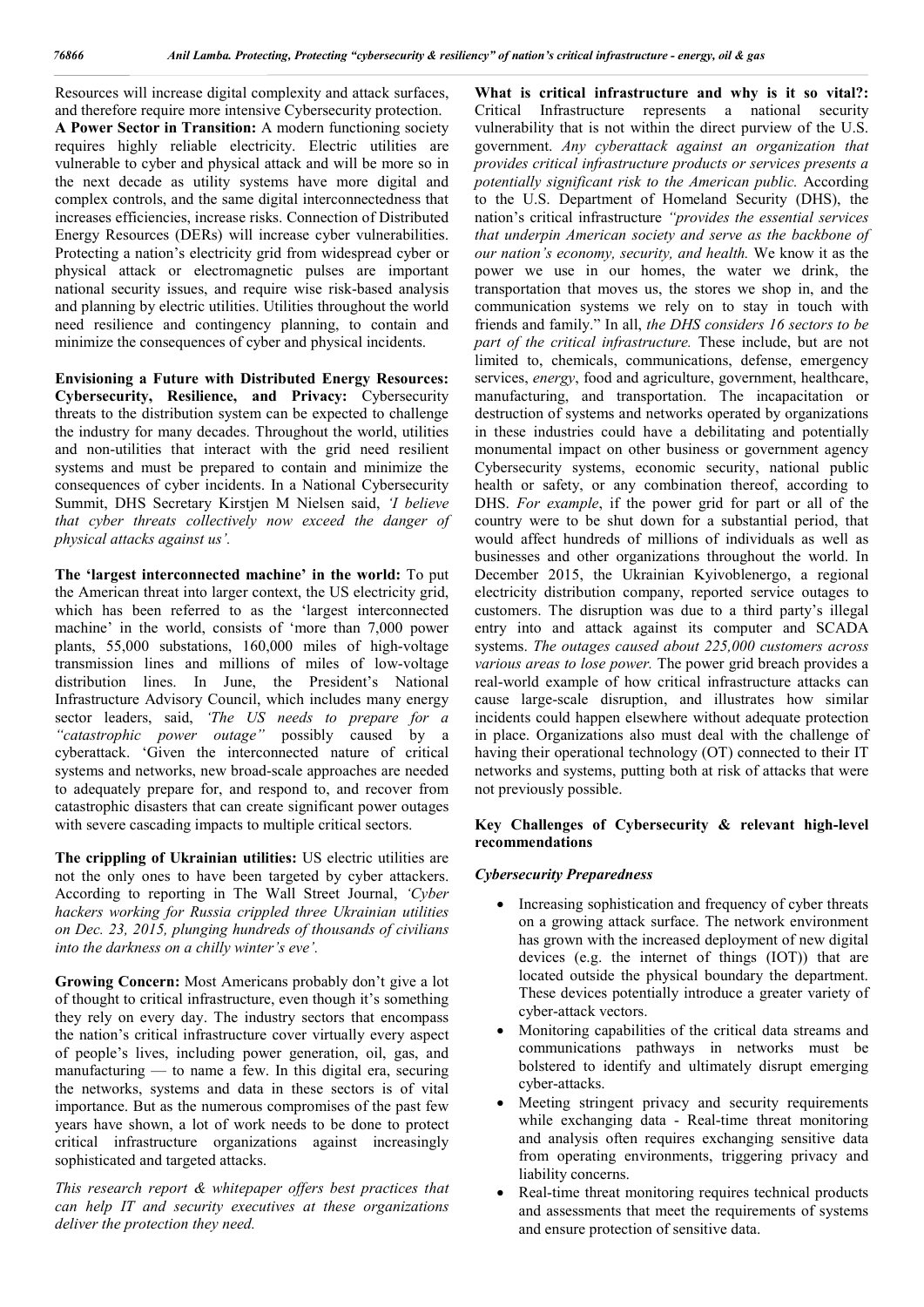- Effective assessments require specialized expertise Effective assessment of Cybersecurity risks and capabilities requires consistent, industry-accepted tools and best practices.
- Departmental Element sites, particularly smaller sites may lack the skills and resources on staff to conduct assessments and prioritize mitigations without tools and resources.
- Information sharing requires processes in place prior to the threat - Vital information concerning high-level Cybersecurity threats and risks is often classified. This makes it difficult to distribute the information widely if partners lack clearances and if information sharing processes are not in place prior to an event or threat.
- More efficient processes are needed to identify and prioritize private-industry partners who have a "need to know" and grant them appropriate security clearances.

# *Incident Response and Recovery*

- Coordinating roles among many diverse stakeholders Federal support of Cybersecurity and incident response cuts across multiple government agencies and disciplines, from intelligence, to law enforcement, to emergency response.
- National leadership is needed to avoid issues such as conflicting roles and responsibilities and activities that are redundant or poorly aligned.
- Developing flexible, adaptable procedures Cyber threats evolve quickly, and government hierarchies may not be well-suited for a rapid reprioritization of activities.
- Continuous coordination across the Federal Government is required to unify national efforts and limit the strain on the private sector of partnering with multiple departments and agencies.
- Coordinating geographically dispersed and diverse functional resources - Unlike many physical events, cyber events may affect infrastructure across a wide geographic area, and the consequences of an incident may be different for each affected system.
- Cyber incident response also may require a different set of resources, personnel, and skills than traditional energy disruptions. Some of these skills may not be included in traditional incident response procedures and training and may not be frequently tested.

### *Resilient Systems*

- New solutions must support the business case Develop Cybersecurity tools and technologies that are economical, cost effective, and support operations, effectively making the system easier and less expensive to operate.
- Diverse legacy and modern devices Cybersecurity solutions must integrate with existing systems that often contain a mix of new and legacy devices, a mix of platforms and vendors, and devices with different levels of computational and communications resources available to support Cybersecurity measures.
- Solutions from diverse vendors and third-party providers must interoperate - New tools and technologies must be built to common standards to

allow devices from different vendors to connect and operate without issue.

- Interoperable Cybersecurity solutions require common standards development.
- Securing devices sourced from a global supply chain Departmental Elements must ensure the integrity of the system hardware, firmware, and software components as they traverse the supply chain.
- Anticipating security in the future grid Designing future systems with built-in cyber resilience requires anticipating future cyber threat scenarios and protection requirements.
- Meeting the growing demand for Cybersecurity professionals - To manage and defend increasingly complex and sophisticated cyber systems, universities must build the nation's Cybersecurity workforce.
- The current workforce increasingly faces heavy workloads, a shortage of critical skills, and constantly evolving expertise needs.

# *Case Study 1 - Smart Grid's Cyber Security*

## *"Types of Attacks, their Impact and Proposed Countermeasures"*

### **Introduction**

Smart grid uses the power of information technology to intelligently deliver energy to customers by using a two-way communication, and wisely meet the environmental requirements by facilitating the integration of green technologies. Although smart grid addresses several problems of the traditional grid, it faces a number of security challenges. Because communication has been incorporated into the electrical power with its inherent weaknesses, it has exposed the system to numerous risks. Any interruptions in power generation could disturb smart grid stability and could potentially have large socio-economic impacts. The purpose of this paper is to review the security requirements and investigate in depth a number of important cyber-attacks in smart grid to diagnose the potential vulnerabilities along with their impact. In addition, I propose a cyber security strategy as a solution to address breaches, counter attacks, and deploy appropriate countermeasures. Finally, some future research directions are shared.

### **Security Attacks and Countermeasures in Smart Grid**

**Smart grid attacks:** In general and as shown in Fig. 3, there are four steps used by malicious hackers to attack and get control over a system, namely reconnaissance, scanning, exploitation, and maintain access.

- During the first step, reconnaissance, the attacker gathers and collects information about its target.
- In the second step, scanning, the attacker tries to identify the system's vulnerabilities. These activities aim to identify the opened ports and to discover the service running on each port along with its weaknesses.
- During the exploitation step, he/she tries to compromise and get a full control of the target.
- Once the attacker has an administrative access on the target, he/she proceeds to the final step which is, maintaining the access.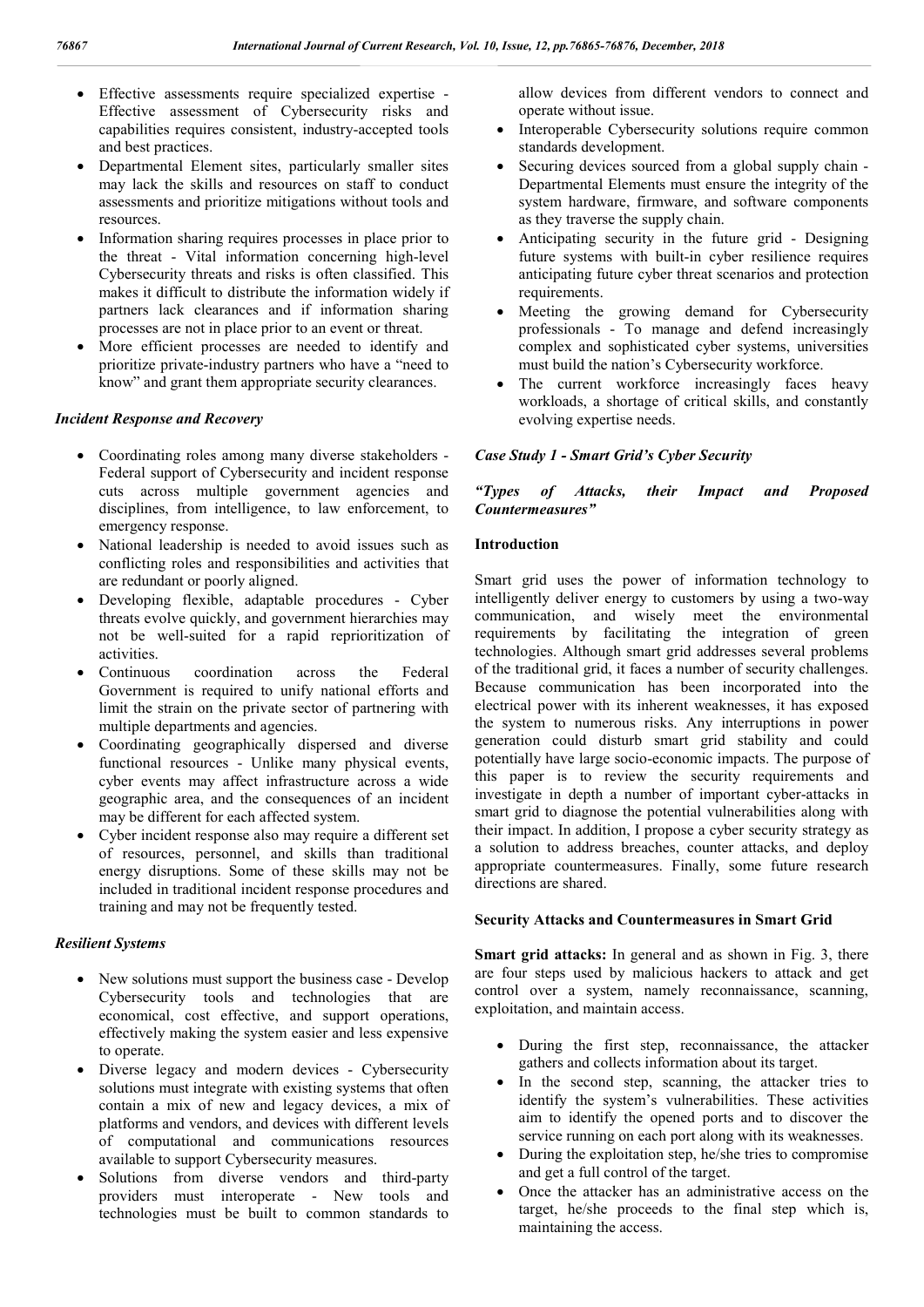

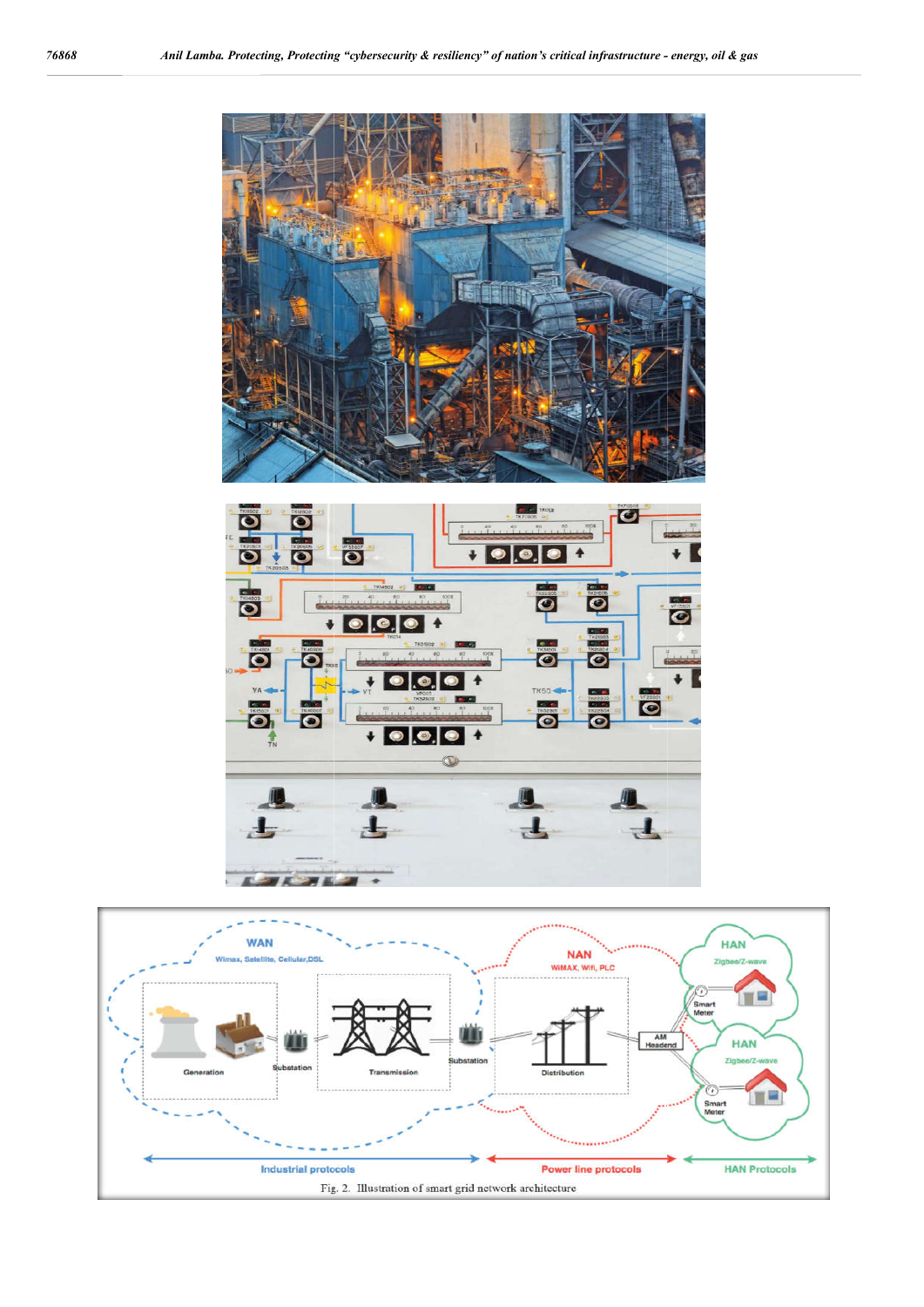

**Table 2. Shows the likelihood of each attack to be performed and i its associated level of severity**

|                                                |               | <b>Severity of the Attack</b>             |                           |                                                                   |  |
|------------------------------------------------|---------------|-------------------------------------------|---------------------------|-------------------------------------------------------------------|--|
|                                                |               | Low                                       | <b>Medium</b>             | <b>High</b>                                                       |  |
| Likelihood of the<br>attack to be<br>performed | <b>High</b>   | - Traffic analysis<br>- Privacy violation |                           | - Virus, worms, Trojanhorse<br>- DOS<br>- Backdoor                |  |
|                                                | <b>Medium</b> | - Social engineering<br>- Scanning        | - MITM<br>- Replay attack | - Jamming channel<br>- Masquerade attack<br>- Integrity violation |  |
|                                                | Low           |                                           |                           | - Popping the HMI                                                 |  |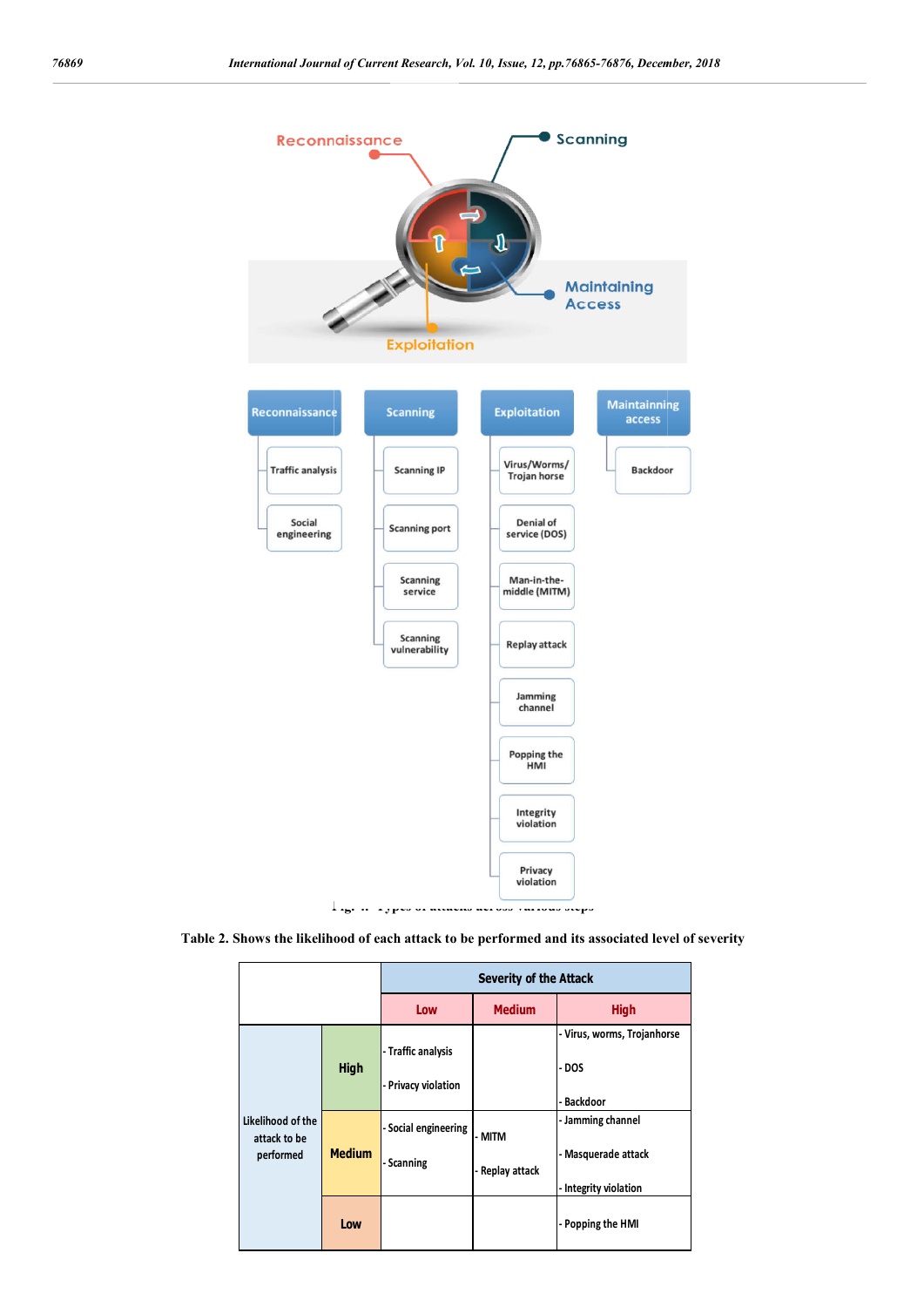

**Fig. 5. Cyber security strategy for smart grid**

# **Fig. 4. Cyber Attacks in Smart Gird, Their Impacts and Countermeasures**

| <b>Attacking</b><br><b>Cycle Step</b> | <b>Attack Category</b><br>(Attack Example)                                                            | <b>Compromised smart</b><br>grid's application<br>/protocol                     | <b>Compromised</b><br>Security's<br><b>Parameter</b>           | <b>Possible Countermeasures</b>                                                                                                               |
|---------------------------------------|-------------------------------------------------------------------------------------------------------|---------------------------------------------------------------------------------|----------------------------------------------------------------|-----------------------------------------------------------------------------------------------------------------------------------------------|
| Reconnaissance                        | Traffic analysis<br>Social engineering<br>(Phishing, Password pilfering)                              | Modbus protocol,<br>DNP <sub>3</sub> protocol                                   | Confidentiality                                                | Secure DNP3, PKI<br>(SKMA, SMOCK), TLS,<br>SSL, Encryption, Authentication                                                                    |
| <b>Scanning</b>                       | Scanning IP, Port,<br>Service, Vulnerabilities<br>(Modbus network<br>scanning, DNP3 network scanning) | Modbus protocol,<br>DNP <sub>3</sub> protocol                                   | Availability                                                   | IDS, SIEM, Automated security<br>compliance checks                                                                                            |
| <b>Exploitation</b>                   | Virus, worms,<br>Trojan horse<br>(Stuxnet, Duqu)                                                      | SCADA PMU,<br>Control device,<br><b>SCADA</b>                                   | Confidentiality<br>Integrity<br>Availability<br>Accountability | DLP, IDS, SIEM, Antivirus,<br>Diversity, technique                                                                                            |
|                                       | Denial of service<br>(DOS)<br>(Puppet attack, TDS, TSA)                                               | AMI<br>Instability of smart grid<br>systems, PMU, smart grid<br>equipment's GPS | Availability                                                   | SIEM, IDS, flow entropy, signal<br>strength, sensing time<br>measurement, transmission<br>failure count, pushback,<br>reconfiguration methods |
|                                       | Man-in-themiddle<br>(MITM)<br>(Eavesdropping attack, Intercept/<br>alter)                             | HMI, PLC<br><b>SCADA</b><br>DNP3, SCADA<br>AMI                                  | Confidentiality<br>Integrity                                   | Secure DNP3, PKI<br>(SKMA, SMOCK) [7],<br>TLS, SSL, encryption,<br>authentication                                                             |
|                                       | <b>Replay Attack</b>                                                                                  | Authentication scheme in<br>AMI                                                 | Confidentiality<br>Integrity                                   | Secure DNP3, TLS, SSL,<br>encryption, authentication[1] PKI<br>(SKMA, SMOCK) [7],                                                             |
|                                       | Jamming Attack (MAS-SJ)                                                                               | PMU<br>CRN in WSGN                                                              | Availability                                                   | JADE, anti-jamming<br>(FHSS, DSSS)                                                                                                            |
|                                       | Popping the HM1                                                                                       | SCADA, EMS, Substations                                                         | Confidentiality<br>Integrity<br>Availability<br>Accountability | DLP, IDS, SIEM, Antivirus,<br>automated security compliance<br>checks                                                                         |
|                                       | Masquerade attack                                                                                     | PLC                                                                             | Confidentiality<br>Integrity<br>Availability<br>Accountability | DLP, IDS, Secure DNP3,<br>SIEM, TLS, SSL, encryption,<br>authentication, PKI (SKMA,<br>SMOCK)                                                 |
|                                       | Integrity violation (FDI)                                                                             | Smart meter, RTU<br>EMS, SCADA, AMI                                             | Confidentiality<br>Integrity<br>Availability<br>Accountability | DLP, IDS , SIEM, Secure<br>DNP3, TLS, SSL, encryption,<br>authentication, PKI (SKMA,<br>SMOCK)                                                |
|                                       | Privacy Voilation                                                                                     | Demand Response<br>program, Smart meters.                                       | Confidentiality                                                | Secure DNP3, PKI (SKMA,<br>SMOCK)[7], TLS, SSL, encryption,<br>authentication                                                                 |
| <b>Maintaining</b><br>access          | Backdoor                                                                                              | <b>SCADA</b>                                                                    | Confidentiality<br>Integrity<br>Availability<br>Accountability | IDS, SIEM, Anti-virus,<br>Diversity technique                                                                                                 |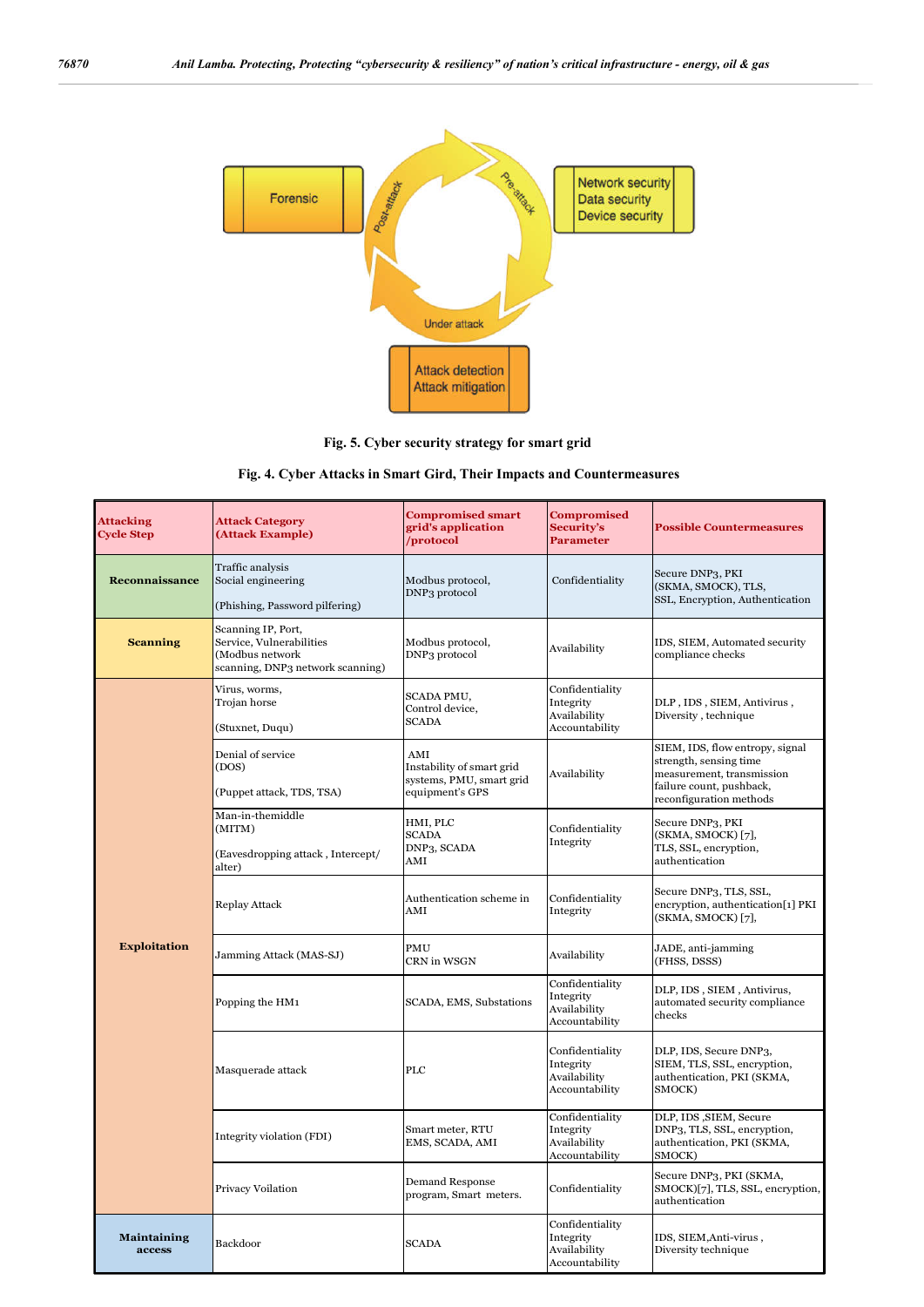This step is achieved by installing a stealthy and undetectable program; thus he/she can get back easily to the target system later. In smart grid, the same steps are followed by attackers to compromise the security's criteria. During each step, they use different techniques to compromise a particular system in the grid. Thus, attacks can be classified based on these steps.

**Reconnaissance:** The first phase, reconnaissance, includes the attacks: social engineering and traffic analysis. Social engineering (SE), relies on social skills and human interaction rather than technical skills. An attacker uses communication and persuasion to win the trust of a legitimate user and get credential and confidential information such as passwords or PIN number to log on into a particular system.

**Scanning:** Scanning attack is the next step used to discover all the devices and the hosts alive on the network. There are four types of scans: IPs, ports, services, and vulnerabilities. Generally, an attacker starts with an IPs scan to identify all the hosts connected in the network along with their IP addresses. Next, he or she goes deeper by scanning the ports in order to determine which port is open. This scan is executed on each discovered host on the network. The attacker then moves on to the service scan in order to find out the service or system running behind each opened port. For instance, if the port 102 is detected open on a particular system, the hacker could infer that this system is a substation automation control or messaging. If the port 4713 is open, the target system is a Phasor Measurement Unit (PMU). The final step, vulnerabilities scan, aims to identify the weaknesses and vulnerabilities related to each service on the target machine to exploit it afterward. Modbus and DNP3 are two industrial protocols vulnerable to scanning attacks. Given that Modbus/TCP was designed for communication rather than security purpose, it can be compromised by an attack called Modbus network scanning. This attack consists of sending a benign message to all devices connected in the network to gather information about these devices. Modscan is a SCADA Modbus network scanner designed to detect open Modbus/TCP and identify device slave IDs along with their IP addresses. It is recommended to scan the DNP3 protocol and discover hosts, specifically, the slaves, their DNP3 addresses, and their corresponding master. As one can see, these attacks target mainly the confidentiality of the smart grid.

**Exploitation:** The third step, exploitation, includes malicious activities that attempt to exploit the smart grid component's vulnerabilities and get the control over it.

These activities include viruses, worms, Trojan horses, denial of service (DOS) attacks, man-in-the-middle (MITM) attacks, replay attacks, jamming channels, popping the human machine interface (HMI), integrity violations, and privacy violations. *Here is a brief about all 16 types of attacks on smart grid* 

**A virus is a program:** used to infect a specific device or a system in smart grid. A worm is self-replicating program. It uses the network to spread, to copy itself, and to infect other devices and systems. A Trojan horse is a program that appears to perform a legitimate task on the target system. However, it runs a malicious code in the background. An attacker uses this type of malware to upload a virus or worm on the target system.

**In denial of service (DOS) attacks**: Several methods are used, particularly SYN attacks, buffer overflow, teardrop attacks, and smurf attacks, puppet attack, time-delay-switch (TDS), and time synchronization attack (TSA). A SYN attack exploits the three-way handshake (SYN, SYN-ACK, ACK) used to establish a TCP session. The attacker floods a target system with connection requests without responding to the replays, forcing the system to crash. The Modbus/TCP protocol is vulnerable to these attacks since it operates over TCP.

**In buffer overflow attack**: The attacker sends a huge amount of data to a specific system, thereby exhausting its resources. For example, the ping-of-death is considered as a buffer overflow attack as it exploits the internet control message protocol (ICMP) by sending more that 65K octets of data. It then makes the system crash.

**In a teardrop attack:** An attacker alters and modifies the length and the fragmentation offset fields in sequential IP packets. Once the target system receives these packets, it crashes because the instructions on how the fragments are offset within these packets are contradictory.

**In smurf attack:** The attacker targets not only a specific system, but it can saturate and congest the traffic of an entire network. It consists of three elements: the source site, the bounce site, and the target site. For source site, the adversary sends a spoofed packet to the broadcast address of the bounce site. These packets contain the IP address of the target system. Once the bounce site receives the forged packets, it broadcasts them to all hosts connected to the network and then causes these hosts to replay, saturating the target system.

**In puppet attack:** Targets the advanced metering infrastructure (AMI) network by exploiting a vulnerability in dynamic source routing (DSR) protocol and then exhausting the communication network bandwidth. Due to this attack, the packet delivery drops between 10% and 20%.

**The time-delay-switch (TDS) attack:** Consists of introducing a delay in control system creating instability in the smart grid system.

**The time synchronization (TSA) attack:** Targets mainly the timing information in smart grid. Because power grid operations such as fault detection and event location estimation depend highly on precise time information, and also most of the measurement devices in smart grid are equipped with global positioning system (GPS), attack such as TSA, which spoof the GPS information, could have a high impact on the system. DOS represents a significant threat to the smart grid system because communication and control messages in such a system are time critical, and a delay of few seconds could compromise the system availability.

**The man-in-the-middle (MITM) attack:** Is performed when an attacker inserts itself between two legitimate devices and listens, performs an injection, or intercepts the traffic between them. The attacker is connected to both devices and relays the traffic between them. These legitimate devices appear to communicate directly when in fact they are communicating via a third-device.

**Intercept/alter attack:** Is another type MITM attack. It attempts to intercept, alter, and modify data either transmitted across the network or stored in a particular device. For example, in order to intercept a private communication in advanced metering infrastructure (AMI), an attacker uses electromagnetic/radio-frequency interception attack.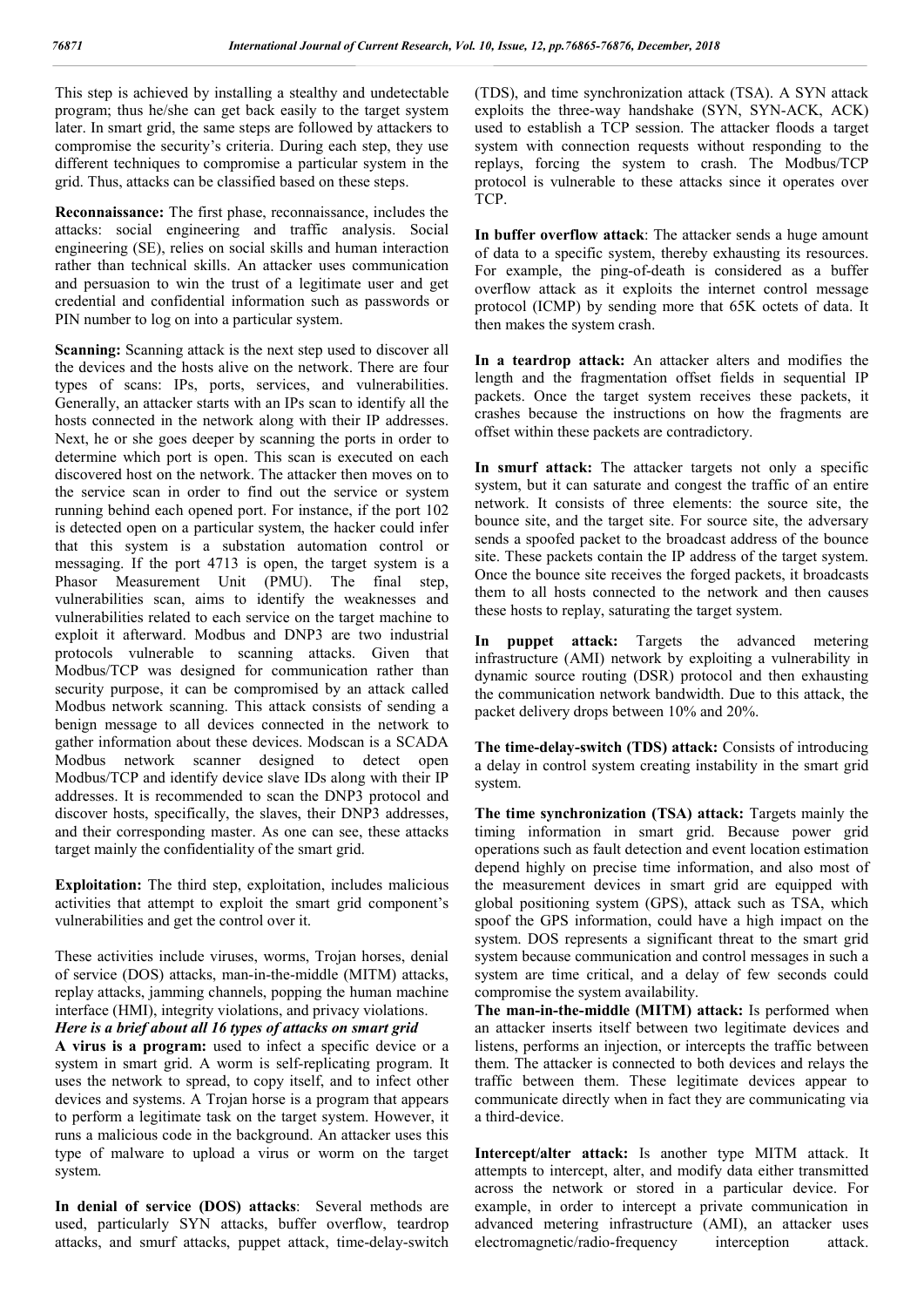avesdropping attack is also another MITM attack's type, where the attacker intercepts private communications between two legitimate devices. All these MITM attacks attempt to compromise the confidentiality, the integrity, and the accountability.

**In replay attack:** As the industrial control traffic is transmitted in plain text, an attacker could maliciously capture packets, inject a specific packet, and replay them to the legitimate destinations, compromising then the communication's integrity. Intelligent electronic device (IED), which is a device designed for controlling and communicating with the SCADA system, could be targeted by replay attacks so that false measurements are injected in a specific register. Replay attack could also be used to alter the behavior the programmable logic controllers (PLC). In AMI, where an authentication scheme is used between smart meters, a replay attack involves a malicious host to intercept authentication packets sent from smart meter and re-sending them at a later point in time, expecting to authenticate and gain unauthorized entry into the network.

**In the jamming channel attack:** An adversary exploits the shared nature of the wireless network and sends a random or continuous flow of packets in order to keep the channel busy and then prevents legitimate devices from communicating and exchanging data. Due to its time-critical nature, smart grid requires a highly available network to meet the quality of service requirements and such an attack can severely degrade its performance.

Popping the HMI is an attack: That exploits a known device's vulnerability, especially device's software or OS vulnerabilities, and then installs a remote shell, allowing the attacker to connect remotely to the server from his computer to get unauthorized access in order to monitor and control the compromised system. SCADA systems, substations, or any system running an operation system with a console interface is considered as a potential target of this attack.

**In the masquerade attack:** A malicious person may pretend to be a legitimate user in order to gain access to a system or gain greater privileges to perform unauthorized actions. attack could tamper with the programmable communicating thermostat (PCT) which is used to reduce electric power at a residential site. It compromises the availability, integrity, confidentiality, and accountability of the system.

**Integrity violation attacks:** Aim to violate the integrity and/or the accountability of the smart grid by altering intentionally or unintentionally the data stored in a given device in the network. For instance, a customer could perform this attack to alter the smart meter data in order to reduce his electricity bill.

Privacy violation attack: Aims to violate privacy by collecting private information about customers. For example, as smart meters collect electricity usage many times per hour, information about the user electricity's consumption could be obtained. Thus, if a meter does not show electricity usage for a period of time, that commonly indicates that the house is empty. This information could then be used to conduct a physical attack like burglary.

*Maintaining access:* In the final step, maintaining access, the attacker uses a special type of attack to gain permanent access to the target, especially backdoors, viruses, and Trojan horses. A backdoor is an undetectable program, stealthy installed on the target to get back later easily and quickly. If the attacker succeeds in embedding a backdoor into the servers of the control center of the SCADA, he or she can launch several attacks against the system which can cause a severe impact on the power system. Since the devices' vulnerabilities documentation are publicly available, a hacker may simply use open source tools such as MetaSploit and Meterpreter to launch such an attack. Therefore, this attack has high severity and it is very likely to be performed.

**Smart grid countermeasures:** A number of attack detection and countermeasure techniques are proposed in the literature to counter cyber-attacks. Security solutions today contribute to the smart grid's security however, they are insufficient to face sophisticated and blended attacks. We believe that security cannot be achieved through one specific solution, but by deploying several techniques incorporated into a global strategy. In this section, and as Fig. 5 shows, we propose a cyber security strategy composed of three phases: pre-attack, under attack, and post-attack. As follows, and for each phase, relevant published solutions in terms of security protocols, security technology, cryptography, and other cyber-attack countermeasures are described.

Pre-attack: During this first phase, pre-attack, various published solutions are recommended to enhance the smart grid's security and to be prepared for any potential attack. Security countermeasures commonly fall into three categories, namely network security, cryptography, and device security.

*Network security:* Firewalls should be associated with other security technologies such as intrusion detection system (IDS), security information and event management systems (SIEM), and network data loss prevention (DLP). This secured version named secure DNP3 added a secure layer for encryption and authentication between the TCP/IP and application layer. *Using such a protocol, several attacks can be avoided,* for example, authentication mechanism can protect against MITM attack, whereas encryption decreases eavesdropping and replay attacks. Network DLP is a system responsible for preventing the loss or the theft of the data across the network. In addition to these security systems, secure network protocols such as IPsec, transport layer security (TLS), secure sockets layer (SSL), Secure DNP3 can also be used to enhance security in the network.

*Cryptography for data security:* Encryption mechanisms aim to ensure data's confidentiality, integrity, and no nrepudiation. There are two types of key encryptions: symmetric and asymmetric. In symmetric key encryption, or single-key encryption, one key is used to encrypt and to decrypt data. Asymmetric key encryption, on the other hand, uses two keys to encrypt and decrypt data: private key and public key. Both symmetric and asymmetric key encryption can be used, and the selection depends on several factors, including data criticality, time constraints, and computational resources. Key management is a crucial approach for encryption and authentication. Public key management (PKI), or shared secret key management, can be used to ensure authenticity for communication across networks. Due to the distributed nature of smart grid, some specific requirements should be considered to design a cryptography key management, particularly efficiency, evolve-ability, scalability, and secure management.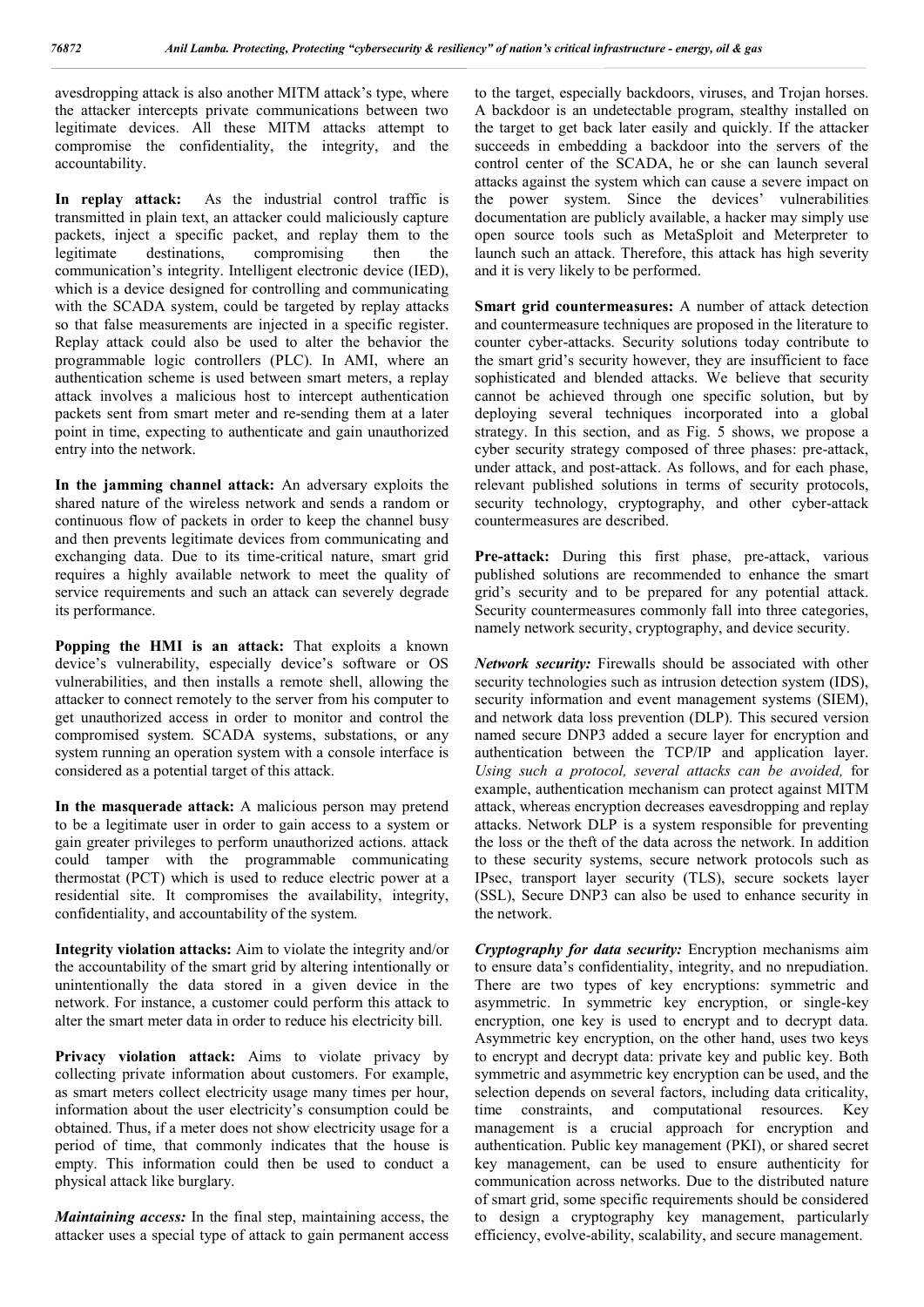The choice of a framework relies on different criteria, including scalability, computational resource capability, and support for multicast.

*Device security:* Device protection is the third crucial element in the supply chain of smart grid security. In several security technologies have been recommended, particularly, host IDS, anti-virus, and host data loss prevention (DLP) along with an automated security compliance check. Such a tool performs a check against all smart grid components to verify that each device's configuration is up to date, especially the device's firmware and the current configuration file. As the smart grid components are highly connected and a weakness in one component can expose the entire system to risk, a compliance check is a crucial tool.

*Defense-in-Depth:* Defense-in-depth is the concept of layering multiple security features within the network such that the system is no longer attractive to would be attackers. Network operators must deploy intrusion detection systems, intrusion prevention systems, and DMZs, on control networks and use protection mechanisms such as moving target defense, protected (enclaved) computing, obfuscation, and other defense-in-depth techniques (e.g. cryptography, privilege zones, etc.).

#### **Based on the DHS defense-in-depth recommended practice,**  *the five key countermeasures for networks are:*

- Identify, minimize, and secure all network connections.
- Harden the network and supporting systems by disabling unnecessary services, ports, and protocols; enable available security features; and implement robust configuration management practices.
- Continually monitor and assess the security of systems, networks, and interconnections.
- Implement a risk-based defense-in-depth approach to secure systems and networks.
- Manage the human element—clearly identify requirements for networks; establish expectations for performance; hold individuals accountable for their performance; establish policies; and provide PV network security training for all operators and administrators.

These countermeasures should be incorporated at the device and network levels to secure the communications system.

*Additional Best Practices and Strategies:* These best practice technologies, processes, and operational protective strategies can reduce the risks to the distribution grid.

With appropriate application, the risk of a major service outage resulting from a breach within the distribution grid can be minimized, if not eliminated, by following established bestpractices and protocols.

### **The following suggested best practices and strategies can be taken to reduce risks:**

*Changing default passwords:* Standard protection solutions offered today on workstations and servers need to be extended to distributed energy devices. Device manufacturers should employ a technology that requires changing default passwords when a device is first connected. This requirement could also be integrated into existing standard processes, such as generator interconnection or permitting. A significant share of successful cyber incursions occur through unchanged factory default passwords.

*Maintenance of passwords:* In addition to changing default passwords, it is important to remove access to existing or old passwords for users who should no longer have access. Often, employees and service providers will save passwords for future access. These passwords can be compromised, depending on how they are stored, and they can also be used by the bearer for unauthorized access.

*Updating malware and software protection:* All parties must accept that they have a responsibility to ensure software patches and malware protection are kept up-to-date on all devices, regardless of regulatory mandate. Requirements such as these could be integrated into UL 1741 listing requirements.

*Encrypting messages:* Encryption solutions with minimal resource requirement and high protection should be chosen. When utilizing encryption, the latest NIST standards should be followed. Endpoint devices should not share secret and/or private keys.

*Firmware protective measures:* At the device level, firmware should be signed by the device manufacturer and it should not be possible for unsigned firmware to be loaded into the device.

*Isolation:* Network segmentation with distinct security enclaves and enabling groups of devices to interact by securely sharing a certificate, such that the DER resource can communicate to other devices on the premise.

*External interface protection limitations:* Interfaces should be disabled at the operating system level and not available for use unless specifically activated. Applications or operating systems (OS) that run on the device should have the ability to be securely updated or patched as needed.

*Penetration testing:* Comprehensive penetration testing should also be done prior to release and periodically thereafter to validate that no vulnerabilities have been introduced.

*Customer data protection:* Platforms should incorporate strict requirements to address issues ranging from secure transfer and storage of customer information to authentication protocols when interacting with devices and utility systems.

Only essential information should be collected by platforms (i.e., name, email, address, time zone, Wi-Fi name (SSID), device IP address). Personally Identifiable Information and device-related information should be stored on a hardened and encrypted server with multiple layers of security control.

*Third-party cloud security:* Cloud vendors utilized by these platform providers should be fully compliant with applicable security standards and undergo periodic Statement on Standards for Attestation Engagements (SSAE) auditing.

*Incorporating:* such communication protocols and end-to-end encryption for server storage and data access prevents the device or the network itself from being exploited by packet sniffing, IP spoofing, and Man-in-the-Middle attacks.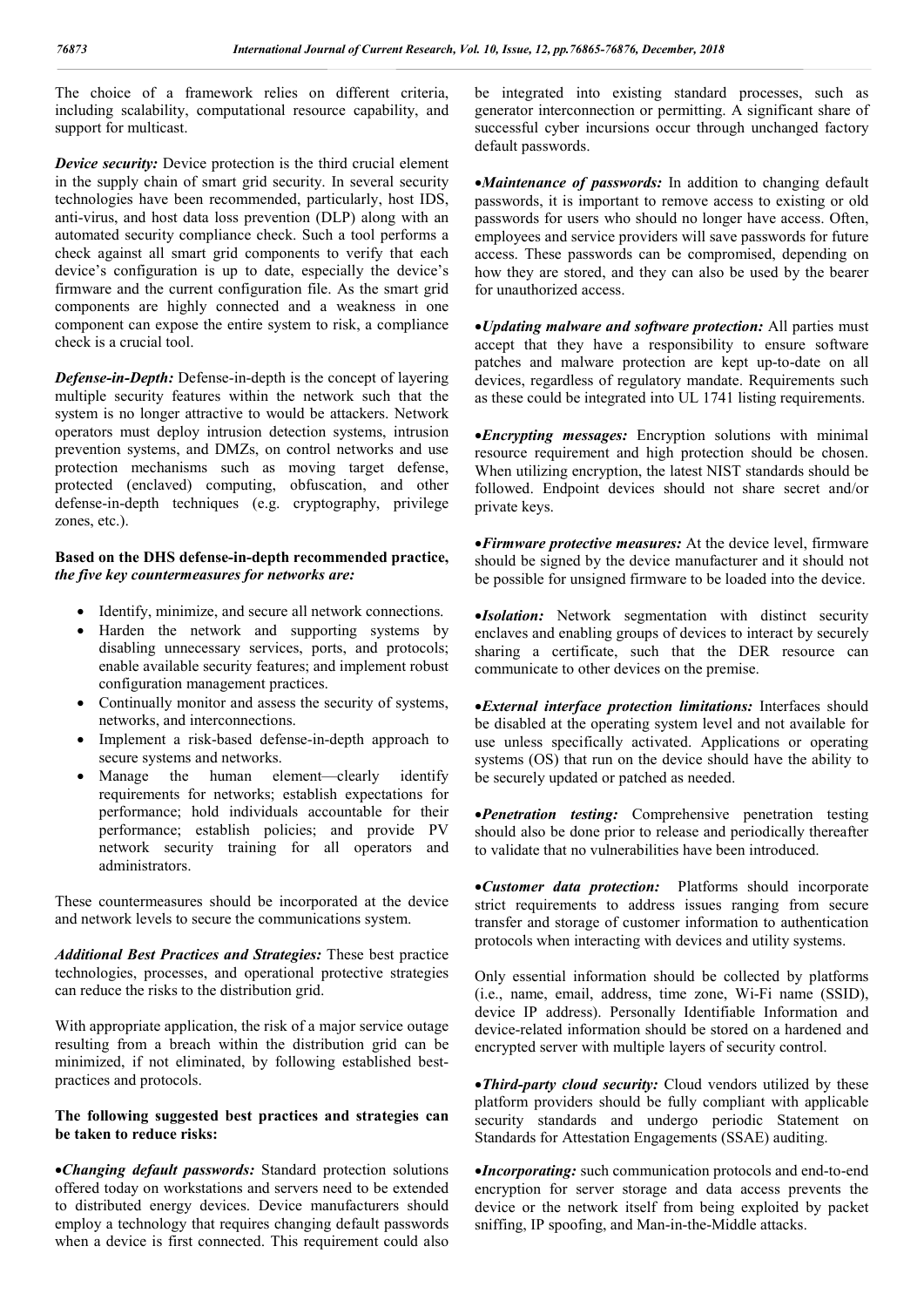*Reliable operations:* Network redundancy methods should be employed for data storage, distributed across multiple servers, to ensure 24/7 availability of data. All data changes should be logged into an audit trail, by capturing the user, date and time of the change, and the application that was used (e.g., web or mobile). Databases used must be backed up using a method that was designed for high availability.

*User security measures:* Energy platforms must utilize rolebased access controls in accessing application functions and data access within the software platform, log all events for reporting purposes, and require multi-factor authentication for all users.

These recommendations must be balanced against the high cost of Cybersecurity attacks. Cybersecurity practices for advanced and intelligent distribution grids should be developed and deployed in a manner that enables, rather than constrains, innovation and advancement in energy technology.

**Under attack:** This step is divided into two tasks: *attack detection and attack mitigation*. Several approaches and technologies can be used during each task, to detect the malicious activity, and then deploy the appropriate countermeasures.

*During the attack detection*, all the deployed security technologies are recommended, including SIEMS, DLP, and IDS. But, some of these solutions have a number of limitations and need improvements, particularly IDS as it has high rate of false positives. The IEC61850 IDS was capable of detecting many attacks such as a DOS attack, a password cracking attack, and an ARP packet sniffer attack. The combination of two classifiers SVM and AIS have produced satisfactory results in terms of detection malicious traffic. *Once the attack are detected*, mitigation can be executed using the following methods. In pushback method, the router is configured to block all the traffic coming from the attacker's IP address. In the reconfiguration method, the network topology is changed to isolate the attacker. For jamming attacks, anti-jamming schemes such as frequency hopping spectrum spread (FHSS) and direct sequence spectrum spread (DSSS) are advised to mitigate attacks.

**Post-attack:** When an attack is not detected, such as in the case of Stuxnet, the post-attack period is an important step. Forensic analysis is the primary technique used during the post-attack. Smart grid forensic studies collect, analyze, and intercept digital data in order to identify the entity involved in the event. They are also useful to determine and address cyber and physical vulnerabilities of the smart grid in order to anticipate potential attacks. In addition, forensic analysis in smart grid plays an important role in the investigation of cybercrimes such as hacking, viruses, digital espionage, cyber terrorism, manipulating the operation of the smart grid, violating the consumer's privacy, and stealing valuable information including intellectual property and state secrets. Fig. 4 below illustrates the category of attacks during each step, compromised smart grid's application or protocol, compromised security's parameter and possible countermeasures.

**Challenges and Future Direction:** In heterogeneous systems such as smart grid, different devices coexist and communicate through various network protocols. This heterogeneity

represents a great challenge and a potential threat for the smart grid security. Furthermore, *the majority of industrial network protocols used in smart grid such as, DNP3, ICCP, Modbus, and Profibus were designed for connectivity but not for security purposes.* Thus, these protocols cannot ensure a secure communication channel, in addition, they may also be used as an attack surface. Though there are some secure version of many industrial protocols, such as secure DNP3. However, the problem with this new version is its incompatibility with legacy installations. In addition to network protocols, operating systems and physical equipment in smart grid may be vulnerable and expose the system to a wide variety of attacks. I believe that smart grid cyber-attacks may be mitigated more effectively by combining several security mechanisms through a cyber security strategy. Such a strategy have several benefits, including, addressing the system's vulnerabilities, detecting a number of cyber-attacks, deploying the appropriate countermeasures, and identifying the involved entity.

#### **Conclusion**

Smart grid is a system composed of distributed and heterogeneous components to intelligently deliver the electricity and easily integrate the renewable technologies. However, this critical system suffers from a number of security weaknesses. In this study, a comprehensive overview of Cybersecurity in smart grid and investigate in depth the main cyber-attacks threating its infrastructure, its network protocols, and its applications is provided. In addition, *I have proposed a strategy composed of possible countermeasures designed to address potential components' vulnerabilities, detect malicious activities, enhance communication security in the network*, and protect the customer's privacy.

#### **Introduction**

This report underscores the modern world's dependence on oil and illustrates why the industry's security is critical to the security of every nation. From military aggression to cyber threats, the oil and gas sector is a high-profile target for adversaries' intent on disrupting production, intercepting sensitive data, and crippling national and global economies. Past attacks against this industry have proved the value of risk management and risk-based security policies for stakeholders. As a critical infrastructure, the oil and gas industry faces additional risks beyond those in many organizations. In addition to the intellectual property that any company must protect in its corporate Risk Management Framework, *threats to the oil and gas infrastructure also put at risk the physical wellbeing of people and the environment as well as the national security.* In addition to the traditional physical and operational risks faced by the industry, the oil and gas sector also is susceptible to the escalating risk of cyber-attacks that threaten other companies, organizations and government agencies worldwide. Regardless of the numbers, two common trends in Cybersecurity are clear:

- Cyber-attacks continue to increase
- The attacks are becoming more destructive and the impact of the attacks is increasing

In a recent study from the Ponemon Institute – The State of Cybersecurity in the Oil & Gas Industry: United States it was reported that, on average, *46 percent of cyber-attacks are*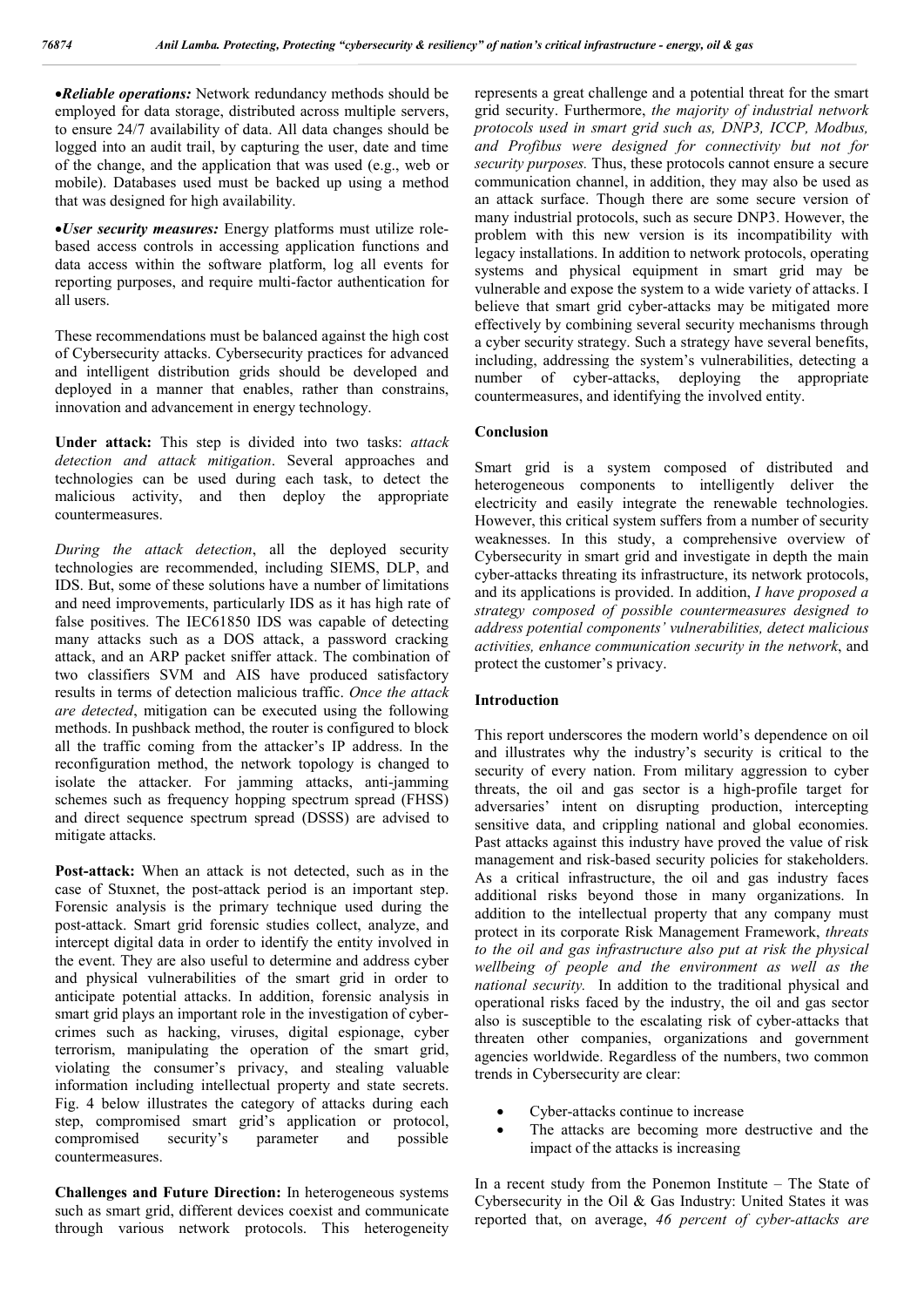*believed by respondents to go undetected, and nearly 70 percent of oil and gas companies were hacked in the past year.*  Cyber-attacks in the oil and gas industry can have catastrophic effects on the economy and to national security. Many of the recent attacks on Oil & Gas operational technology (OT) infrastructure, or Industrial Control Systems (ICS), resulted in the loss of confidential exploration and production information.

## **However, compromise and malicious hacking of OT in critical infrastructure may also result in the following:**

- Reportable Safety Incidents from Harm to Operators
- Utility or Power Interruption to Production Facilities
- EPA Compliance Violations
- Plant Sabotage/Shutdown
- Equipment Damage
- Production Disruption
- Lower Product Quality

Only 41 percent of respondents claimed that their organizations have continuous monitoring set up on their OT infrastructure and that they are still in the early to middle stages of cyber security maturity.

Most of the respondents felt that OT is at greater risk than the IT environment, and many organizations are now outsourcing OT security operations because they do not have the expertise internally.

**Current State of Cybersecurity:** According to a study by Frost & Sullivan, *"Global Oil and Gas Infrastructure Security Market Assessment," the total oil and gas infrastructure security market is predicted to increase from \$18 billion dollars a year in 2011 to \$31 billion dollars by 2021.* Despite this spending, the ABI Research study describes the process Control Networks (PCN) in many oil and gas companies as "poorly protected against cyber threats… at best, they are secured with IT solutions which are ill-adapted to legacy control systems such as PCN." The increase in the number of cyberattacks combined with the increasing costs of a breach ramp up the risks for oil and gas companies, especially the risks from complex, highly targeted attacks against the industry's high-profile, high-value infrastructure and intellectual property.

*"Attackers run the gamut from unsophisticated script kiddies through hacktivists and cybercriminals to terrorists and statesponsored hackers, each with their own skillsets, toolkits and motives."*

**Steps for Addressing Security:** Here is the orderly set of steps that can be used to help apply proposed recommendations to help accelerate the specific cyber security objectives.

**Raise awareness and achieve stakeholder buy-in:** This is not necessary for everyone; some companies are keenly aware of the need for securing process control systems. But more often some education on the issue is required, especially to include all stakeholders, to attain the strategic direction and funding in the context of the day-to-day operations.

 Events such as the Stuxnet attack discovered in 2010, Project Shine, a global scanning project in 2012 and 2013

to discover Internet accessible ICS and PCS systems, together with the recently recognized cyberattacks in Turkey and Germany, have helped to bring the security issue to light. But the threat is far broader than a few high profile incidents at high value targets.

 Any organization can be a victim, and for every major breach that makes headlines, there are many other less well-known minor incidents and even more near misses. To fully understand security needs, executives should be aware of the full spectrum of incidents and threats that they face.

**Situational review:** The next step is a high-levelreview of the organization's current level of security. This often can be done quickly, producing an overview of the company's security posture. In most cases the findings show that there still needs to be more focus on the basics of security.

- Companies need to begin with core activities including having security policies and plans in place, having an upto-date inventory of control systems, identifying critical systems, identifying the risks to these systems, assessing the level of impact of an incident compromising each system, and providing security training for personnel.
- When the review is completed, priorities can be established for the organization's immediate, mid-term and long-term goals with a recommended roadmap of options to achieve those goals.
- Change can be difficult in any organization, and the most significant factor in the time it takes to achieve long-term goals often is the organization's ability to absorb and adapt to changes rather than its ability to make them.

**Detailed assessment:** Once priorities have beenestablished, a more in -depth look at the security situation can be done to help get proper policies into place and assess compliance with them. This can include a survey of the infrastructure, the security controls and procedures being used, an assessment of vulnerabilities and the impact of their exploitation.

- This assessment can identify the gaps between the organization's present state of security and the desired end state, and allow for planning on how to address those gaps. Not all gaps in security plans can be eliminated. In PCN especially, some older systems cannot be upgraded; they would need to be replaced in order to bring them into full security compliance. More than likely, replacement will be impractical and the risks associated with the system will have to be accepted.
- Accepting risk does not mean ignoring it, however. Attention must be paid to residual risk according to its severity, controls put in place to mitigate it and reduce the likelihood of an exploit, and response plans created to deal quickly with an exploit.

**Implementation:** With priorities and gaps identified, technology can be put into place along with the people and processes that will be responsible for security. Security training is an organization-wide effort that should include not only security officials, but all employees so that they know their roles and responsibilities in ensuring the security of the organization's systems

 Automation is a key factor in effective security, speeding responses and freeing humans from routine